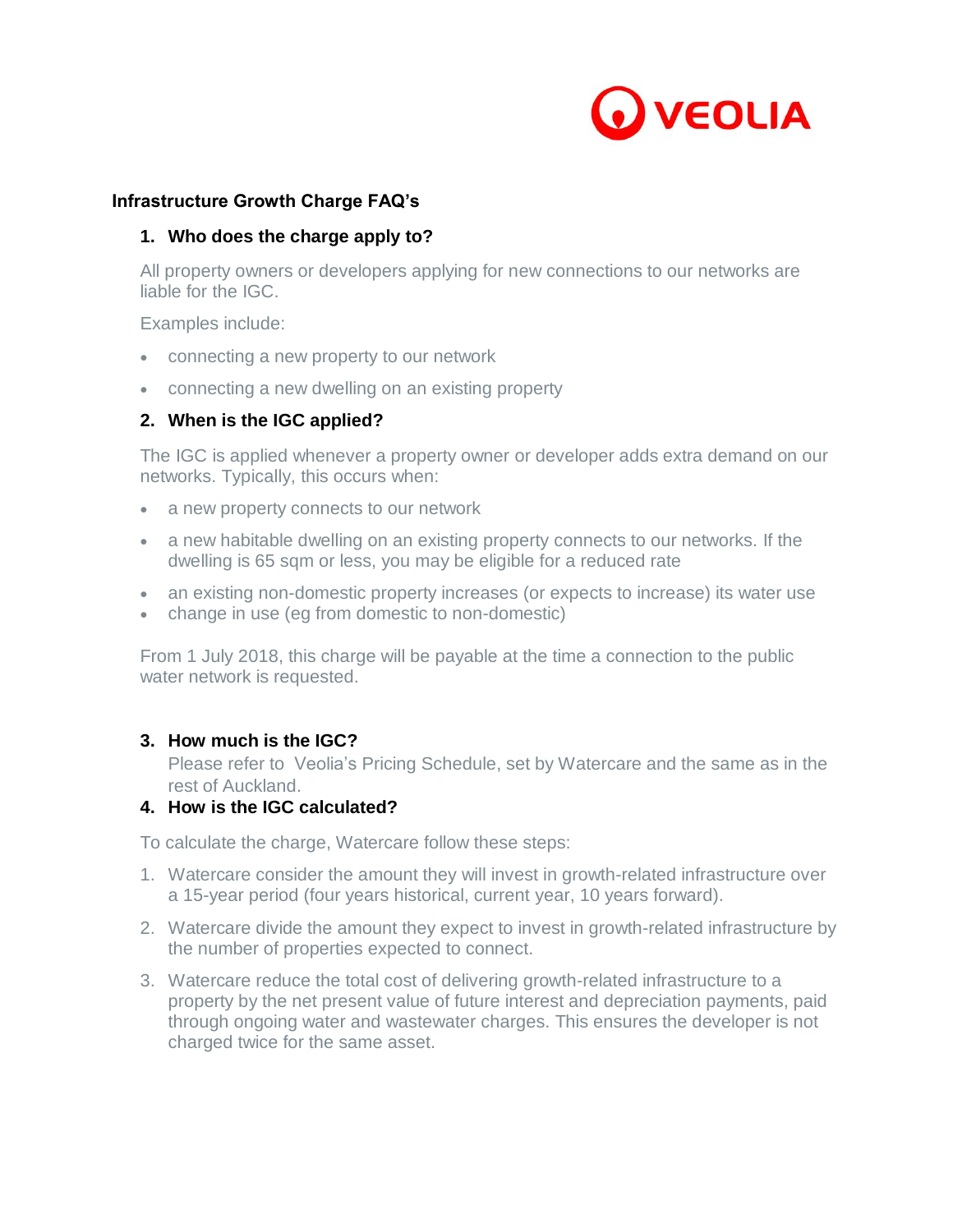

## **5. Who pays the IGC?**

The person or organisation that owns the property at the time the demand for services (new or additional) is required is responsible for paying the IGC.

If you employ someone to build your house, you are still responsible for paying the IGC as you own the land when it is being developed.

## **6. Do I have to pay an IGC if I've paid a development contribution?**

You will not be charged an IGC if you have paid a water and wastewater development contribution to the former Papakura District Council or United Water.

If you have previously paid a development contribution to the PDC or United Water, it may have provided for water and wastewater infrastructure. This means you may not have to pay an IGC unless the scale or intensity has increased since the original contribution was paid.

## **7. Is the IGC a connection charge?**

No. A connection charge covers the cost of Veolia's crew visiting your property and connecting your pipes to ours.

## **8. Is the IGC refundable?**

An IGC is not refundable but it doesn't disappear either. If you're redeveloping a site and demolish part or all of the existing buildings, any IGC or development contribution for water and wastewater paid previously (even by the previous land owner) will be used as a credit towards the redevelopment.

## **9. Once I've paid the IGC, do I have to pay it again?**

The IGC is a one-off charge, unless you intend to use more water or connect more dwellings to our network.

For example, if you have a factory and increase your water use, you will need to pay an IGC to cover the increased demand that your factory puts on our infrastructure (even if you don't need a new connection).

### **10. Will I pay less if I install a rainwater tank?**

If only wastewater services are available on your street and you have to install a rainwater tank, you will be charged half the IGC for connecting to our wastewater network.

If both water and wastewater services are available on your street, you will be charged the full IGC regardless of installing a rainwater tank. While you may think a rainwater tank would reduce demand on our network, unfortunately it does not reduce the money we must invest in infrastructure.